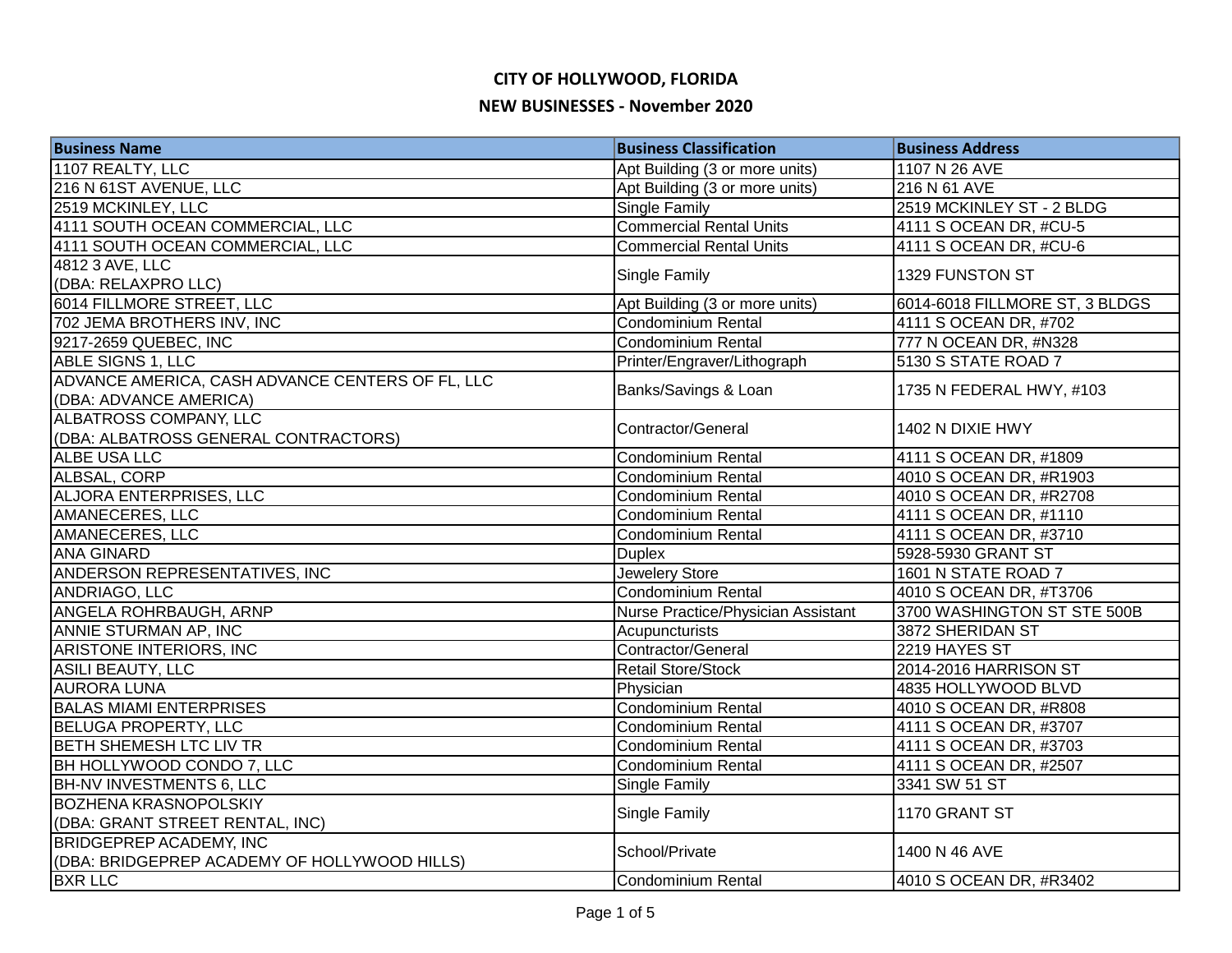| <b>Business Name</b>                   | <b>Business Classification</b> | <b>Business Address</b>         |
|----------------------------------------|--------------------------------|---------------------------------|
| C.L. ELIAS CONSTRUCTION, INC           | Contractor/General             | 2210 HAYES ST                   |
| C4EATS, LLC                            | Restaurant/Bar                 | 2003 HARRISON ST                |
| <b>CANO HEALTH, LLC</b>                | <b>Medical Office</b>          | 3700 WASHINGTON ST STE 500B     |
| (DBA: HEALTHY PARTNERS PRIMARY CARE)   |                                |                                 |
| CAPT. JAN'S CUSTOM CHARTERS, LLC       | Charter Boats                  | 1706 N 46 AVE                   |
| <b>CCTAFT, LLC</b>                     | <b>Duplex</b>                  | 2413-2415 TAFT ST               |
| <b>CHRISTOPHER ALBERT</b>              | <b>Single Family</b>           | 2527 MADISON ST                 |
| <b>CITY M SHERIDAN, LLC</b>            | Apt Building (3 or more units) | 2320 N 19 AVE                   |
| <b>CORCIA INSURANCE GROUP, LLC</b>     |                                | 2611 HOLLYWOOD BLVD             |
| (DBA: INNOVATIVE INSURANCE STRATEGIES) | Insurance Agency               |                                 |
| CORVO, INC                             | Restaurant/Bar                 | 1910 HARRISON ST                |
| (DBA: CARMELA'S)                       |                                |                                 |
| <b>CREMADES MEDICAL CENTER, CORP</b>   | <b>Health Care Agency</b>      | 5555 HOLLYWOOD BLVD, #302       |
| <b>CROWNED EXCLUSIVE, LLC</b>          | Auto/Body Work Only            | 1614 S DIXIE HWY, STE 13        |
| CTL REALTY CAPITAL, LLC                | Single Family                  | 321 CHAMINADE DR                |
| <b>CTL REALTY CAPITAL, LLC</b>         | <b>Single Family</b>           | 1500 DEWEY ST                   |
| D K J EXPORT, INC                      | Import/Export                  | 1570 SEAGRAPE WAY               |
| <b>DAVID HAZAN</b>                     | <b>Single Family</b>           | 1401 DEWEY ST                   |
| <b>DAVID NIGEN</b>                     | Physician                      | 6030 HOLLYWOOD BLVD, #140       |
| <b>DEWSON GROUP, LLC</b>               | <b>Janitorial Services</b>     | <b>1402 MAYO ST</b>             |
| <b>DIFUSSION GROUP U S, LLC</b>        | Condominium Rental             | 4111 S OCEAN DR, #3109          |
| DJ AUTOMOTIVE AND ALIGNMENT, LLC       | Repair/Auto Body               | 5621 FUNSTON ST                 |
| <b>DND MANAGEMENT, LLC</b>             | <b>Property Management</b>     | 3301 N 29 AVE                   |
| DONNA ITALIA USA, INC                  | <b>Office</b>                  | 3098 STIRLING RD, STE 101       |
| EJS N MIAMI BEACH, LLC                 | Single Family                  | 2101 N 54 AVE                   |
| <b>ELNATAN INVESTMENTS, LLC</b>        | Apt Building (3 or more units) | 2208 GARFIELD ST, #1-4          |
| ELSA ALEXANDRA FERNANDEZ               | <b>Single Family</b>           | 5644-5646 PIERCE ST             |
| <b>EMILIAN CRISTEA, MD</b>             | Physician                      | 7369 SHERIDAN ST, STE 300       |
| <b>ENRIQUE &amp; ELSA PINO</b>         | <b>Single Family</b>           | 6630 ALLEN ST                   |
| <b>EVELIO MARTIN</b>                   | Repair Service                 | 940 N 69 WAY                    |
| <b>FADARO, LLC</b>                     | <b>Condominium Rental</b>      | 4010 S OCEAN DR, #R1506         |
| <b>FARBLAU, LLC</b>                    | Condominium Rental             | 4010 S OCEAN DR, #R308          |
| <b>FAUSTO DE M. DOS SANTOS GOUVEIA</b> | <b>Condominium Rental</b>      | 4111 S OCEAN DR, #2805          |
| <b>FOREVER TEES, LLC</b>               | <b>Retail Store/Stock</b>      | 5920 JOHNSON ST, #105           |
| <b>FRANCIS M CASTRO</b>                | Single Family                  | 2627 COOLIDGE ST                |
| <b>GATEWAY INSURANCE GROUP, LLC</b>    |                                | 2632 HOLLYWOOD BLVD, #203, 204, |
| (DBA: ALLSTATE INSURANCE)              | Insurance Agency               | 204A                            |
| <b>GG &amp; VR INVESTMENTS, LLC</b>    | Condominium Rental             | 4111 S OCEAN DR, #2007          |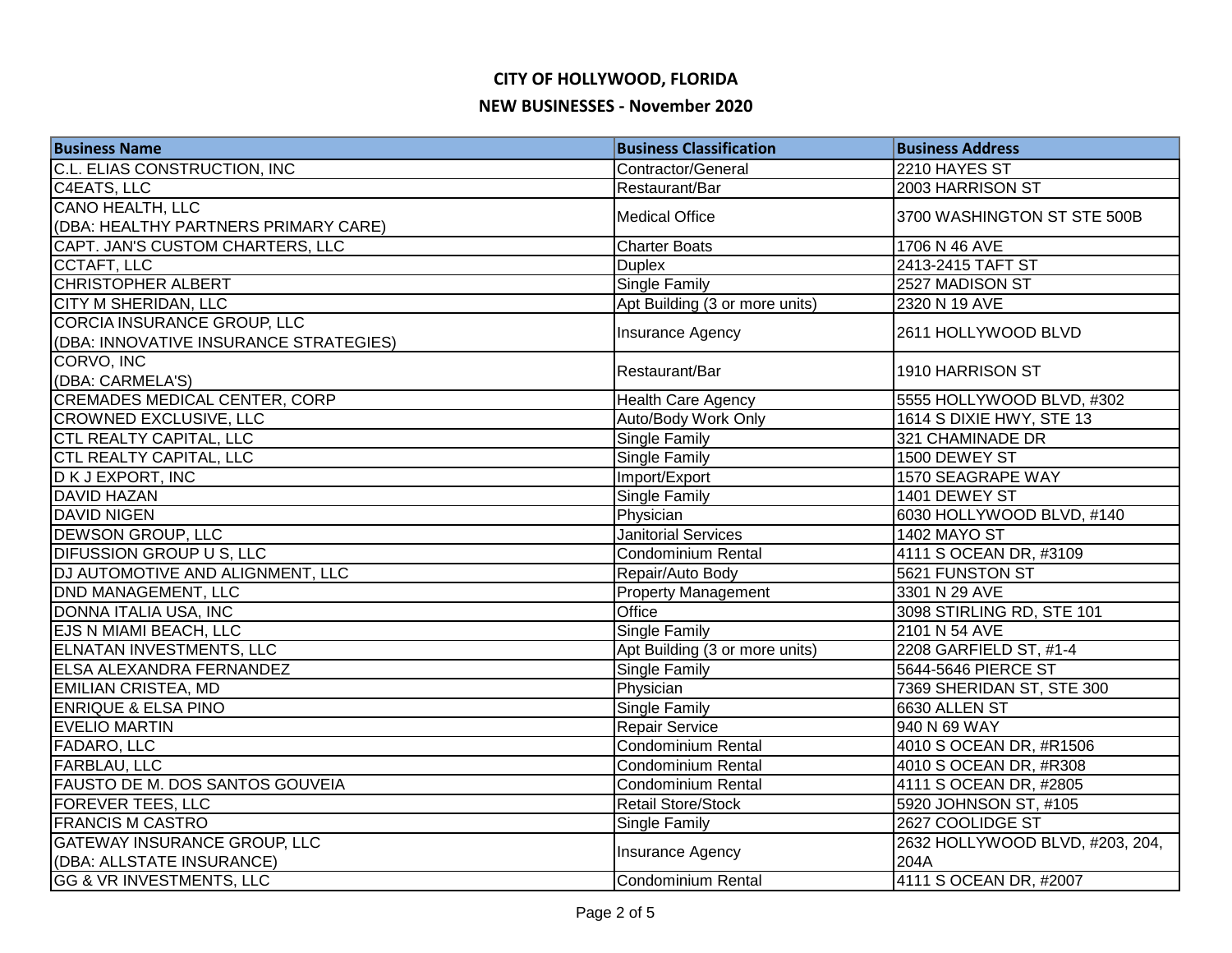| <b>Business Name</b>                              | <b>Business Classification</b> | <b>Business Address</b>   |
|---------------------------------------------------|--------------------------------|---------------------------|
| <b>GHW BOTTLING SERVICES, INC</b>                 | Manufacturing                  | 2860 SW 42 ST             |
| <b>GIUMARC CORP</b>                               | <b>Condominium Rental</b>      | 4111 S OCEAN DR, #2109    |
| <b>GREEK GODDESS LASHES, LLC</b>                  | Cosmetologists/Facials         | 2832 STIRLING RD, # N     |
| HALFAL, CORP                                      | <b>Condominium Rental</b>      | 4111 S OCEAN DR, #3708    |
| <b>HARBROK, LLC</b>                               | Condominium Rental             | 4010 S OCEAN DR, #T4302   |
| HBH 2001, LLC                                     | Condominium Rental             | 4010 S OCEAN DR, #R2001   |
| <b>HBR 3307, LLC</b>                              | <b>Condominium Rental</b>      | 4111 S OCEAN DR, #3307    |
| HBR UPHO4, LLC                                    | <b>Condominium Rental</b>      | 4111 S OCEAN DR, #UPH04   |
| <b>HIDE 3503, INC</b>                             | Condominium Rental             | 4111 S OCEAN DR, #3503    |
| HIDE 3807, INC                                    | <b>Condominium Rental</b>      | 4111 S OCEAN DR, #3807    |
| HIDE AND SEEK, INC                                | <b>Condominium Rental</b>      | 4111 S OCEAN DR, #3603    |
| HILUSIONES, LLC                                   | <b>Condominium Rental</b>      | 4111 S OCEAN DR, #504     |
| HOLLYWOOD BUSINESS CONSULTANTS, LLC               | <b>Massage Therapists</b>      | 5081 SHERIDAN ST          |
| (DBA: MASSAGE ENVY SPA)                           |                                |                           |
| HOLLYWOOD ON THE OCEAN 804, LLC                   | <b>Condominium Rental</b>      | 4111 S OCEAN DR, #804     |
| HYD41, LLC                                        | Condominium Rental             | 4111 S OCEAN DR, #LPH12   |
| <b>IAORANA DEVELOPMENTS, LLC</b>                  | <b>Condominium Rental</b>      | 4111 S OCEAN DR, #LPH2    |
| IRA L & GINGER ZUCKERMAN                          | Single Family                  | 314 OREGON ST             |
| <b>IREALTY PARTNERS, LLC</b>                      | Marketing Firm                 | 601 S 21 AVE              |
| JEFFREY & JUSTINA FORT                            | <b>Duplex</b>                  | 6301-6303 TAYLOR ST, #1-2 |
| KAPLAN & KAPLAN INVESTMENTS, INC                  | Condominium Rental             | 4111 S OCEAN DR, #LPH6    |
| <b>KERALA CORPORATION</b>                         | Gas/Convenience Store          | 5950 SHERIDAN ST          |
| KERRY MCCUTCHEN, LISSET VEGA MCCUTCHEN, JOSE VEGA | <b>Condominium Rental</b>      | 3725 S OCEAN DR, #1416    |
| KINGS AUTO SALES, INC                             | <b>Auto Sales</b>              | 5805 PLUNKETT ST          |
| <b>KIRA BRICHKO</b>                               | Single Family                  | 3117 HOLLYWOOD BLVD       |
| <b>KIRA BRICHKO</b>                               | Single Family                  | 4519 MONROE ST            |
| (DBA: VBEL, LLC)                                  |                                |                           |
| LAYA F. SEGHI, LCSW                               | Social Worker/Clinical         | 4 FOXFIRE RD, #4          |
| <b>LEMUS FAMILY TR</b>                            | Condominium Rental             | 310 S BROADWALK, #3A      |
| LEV COMPANY, LLC                                  | <b>Condominium Rental</b>      | 4010 S OCEAN DR, #R708    |
| LIOUDMILA TOKMAKOVA                               | Single Family                  | 2436 RALEIGH ST           |
| <b>LIUBOV GUSAROVA</b>                            | Single Family                  | 741 TYLER ST- 2 BLDGS     |
| (DBA: GUSAROVA LIOUBOV)                           |                                |                           |
| LOMBARDY HOTEL CORP.                              | <b>Duplex</b>                  | 2312-2314 COOLIDGE ST     |
| LOMBARDY HOTEL CORP.                              | <b>Duplex</b>                  | 2306-2308 COOLIDGE ST     |
| LUCKY PROPERTY MANAGEMENT, LLC                    | Single Family                  | 6420 WASHINGTON ST        |
| LUVIDOGA, LLC                                     | Condominium Rental             | 4010 S OCEAN DR, #R2008   |
| MADERO BEACH 204, LLC                             | Condominium Rental             | 4111 S OCEAN DR, #204     |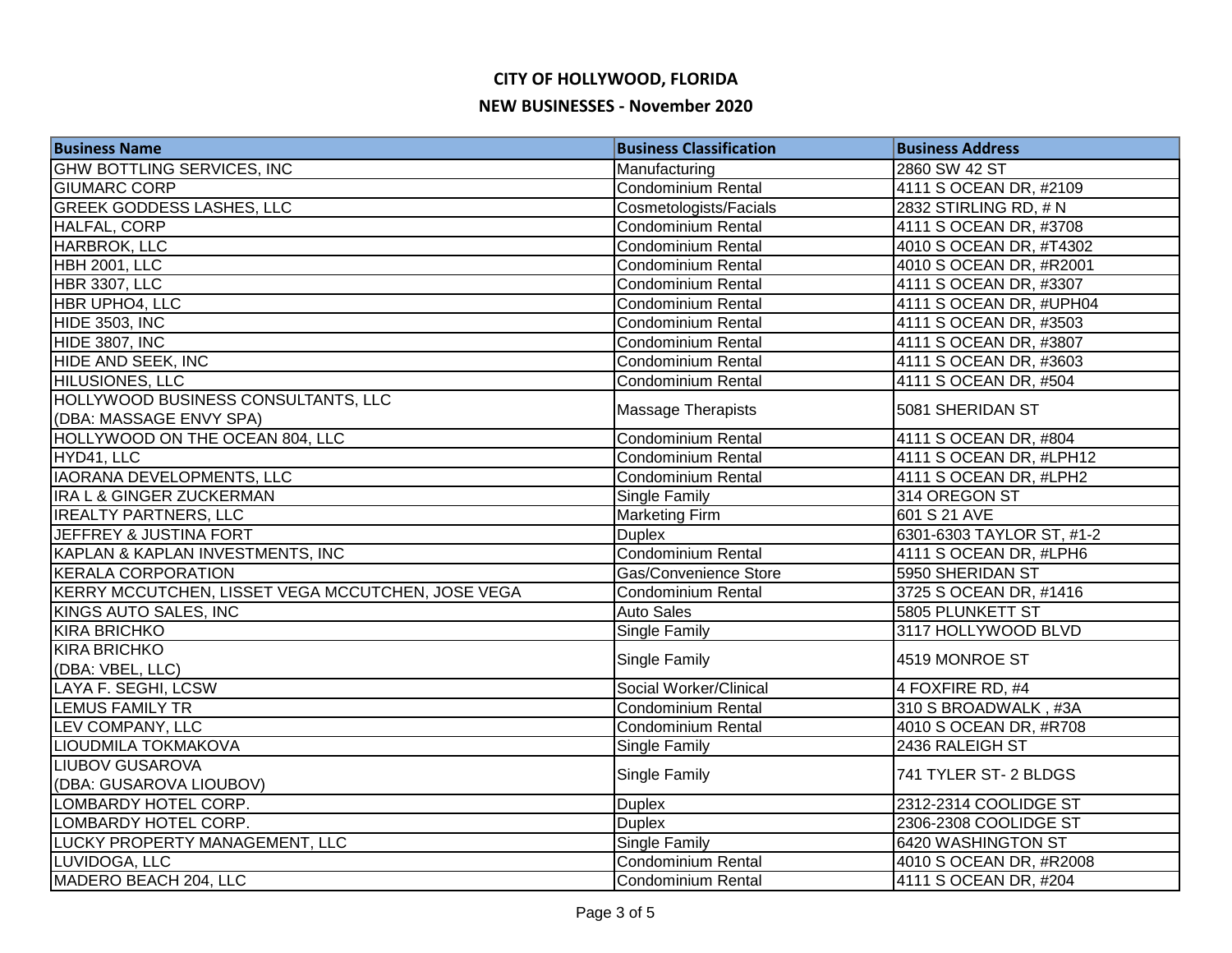| <b>Business Name</b>               | <b>Business Classification</b> | <b>Business Address</b>     |
|------------------------------------|--------------------------------|-----------------------------|
| MANUEL DE J GONZALEZ MD            | Physician                      | 2040 WASHINGTON ST          |
| MARVIN RANDOLPH ODUBER             | <b>Single Family</b>           | 1321 MADISON ST             |
| MAURICE AND SONS ENTERPRISES, LLC  | <b>Condominium Rental</b>      | 4010 S OCEAN DR, #R3403     |
| <b>MAYFASHANA, LLC</b>             | <b>Condominium Rental</b>      | 4010 S OCEAN DR, #R2308     |
| MCNL HOLDINGS, LLC                 |                                | 1431 DEWEY ST               |
| (DBA: RELAXPRO, LLC)               | Single Family                  |                             |
| MENDEL MINTZ, MENACHEM             | Single Family                  | 741 N SOUTHLAKE DR          |
| <b>MICHAEL J. SNYDER</b>           | Attorney                       | 3325 HOLLYWOOD BLVD, #501   |
| <b>MORDECHAI LASKER</b>            | Single Family                  | 1440 HOLLYWOOD BLVD         |
| (DBA: RELAXPRO, LLC)               |                                |                             |
| MTB, INC                           | <b>Broker/Real Estate</b>      | <b>1414 MAYO ST</b>         |
| (DBA: MEETTHEBROKER.COM)           |                                |                             |
| <b>MYTHILI PENUGONDA</b>           | Physician                      | 6100 HOLLYWOOD BLVD, #300   |
| <b>NAOMI SALTES RODRIGUES</b>      | Chiropractor/Chiropodist       | 2429 HOLLYWOOD BLVD, #300   |
| NITIDA COMPANY, LLC                | <b>Condominium Rental</b>      | 4111 S OCEAN DR, #1406      |
| <b>NOAH GODWIN</b>                 | Physician                      | 6030 HOLLYWOOD BLVD, #140   |
| OCEAN LIFESTYLE 33, LLC            | Condominium Rental             | 4111 S OCEAN DR, #3310      |
| <b>OCEAN SIDE VIEW 8, LLC</b>      | Condominium Rental             | 4111 S OCEAN DR, #602       |
| <b>OCEAN SUN BEACH, LLC</b>        | Condominium Rental             | 4111 S OCEAN DR, #1403      |
| OFFICIAL HANDYWORK, LLC            | Repair Service                 | 3886 MEADOW LN, #250        |
| OMER, LLC                          | Apt Building (3 or more units) | 1826-1834 JOHNSON ST        |
| PATTERSON POPE, INC                | <b>Cabinet Maker</b>           | 4054 N 30 AVE               |
| PIERRE CARRIER & RAYMOND LARIVIERE | Condominium Rental             | 1201 S OCEAN DR, #1003S     |
| PIMENTON INVESTMENTS, LLC          | Condominium Rental             | 4111 S OCEAN DR, #3709      |
| PORITI, LLC                        | <b>Condominium Rental</b>      | 4111 S OCEAN DR, #UPH3      |
| POSITANO SOLUTIONS, LLC            | Condominium Rental             | 4111 S OCEAN DR, #LPH3      |
| POSITANO SOLUTIONS, LLC            | <b>Condominium Rental</b>      | 4111 S OCEAN DR, #LPH5      |
| PUFF HOOKAH LOUNGE, LLC            | Club/Public Or Private         | 4860 S STATE ROAD 7, #A     |
| QUIET, LLC                         | Condominium Rental             | 4111 S OCEAN DR, #1907      |
| RAJAMIN MEIR 26, LLC               | <b>Condominium Rental</b>      | 4010 S OCEAN DR, #R1605     |
| <b>RENU, LLC</b>                   | <b>Medical Office</b>          | 4835 HOLLYWOOD BLVD         |
| RETANO, LLC                        | <b>Condominium Rental</b>      | 4111 S OCEAN DR, #3806      |
| <b>RICARDO FERRANS</b>             | Single Family                  | 2306 N 28 AVE               |
| RISING WATERS CONSULTING, INC.     | Office                         | 1312 E HAWTHORNE CIR        |
| ROARBE, LLC                        | Condominium Rental             | 4010 S OCEAN DR, #R2701     |
| ROCK HARD TATTOO, LLC              | <b>Tattoo Shop</b>             | 5832 STIRLING RD            |
| ROIZMAN INVESTMENT, LLC            | <b>Condominium Rental</b>      | 4010 S OCEAN DR, #R1802     |
| <b>ROTEM AMIR, MD</b>              | Physician                      | 3700 WASHINGTON ST STE 500B |